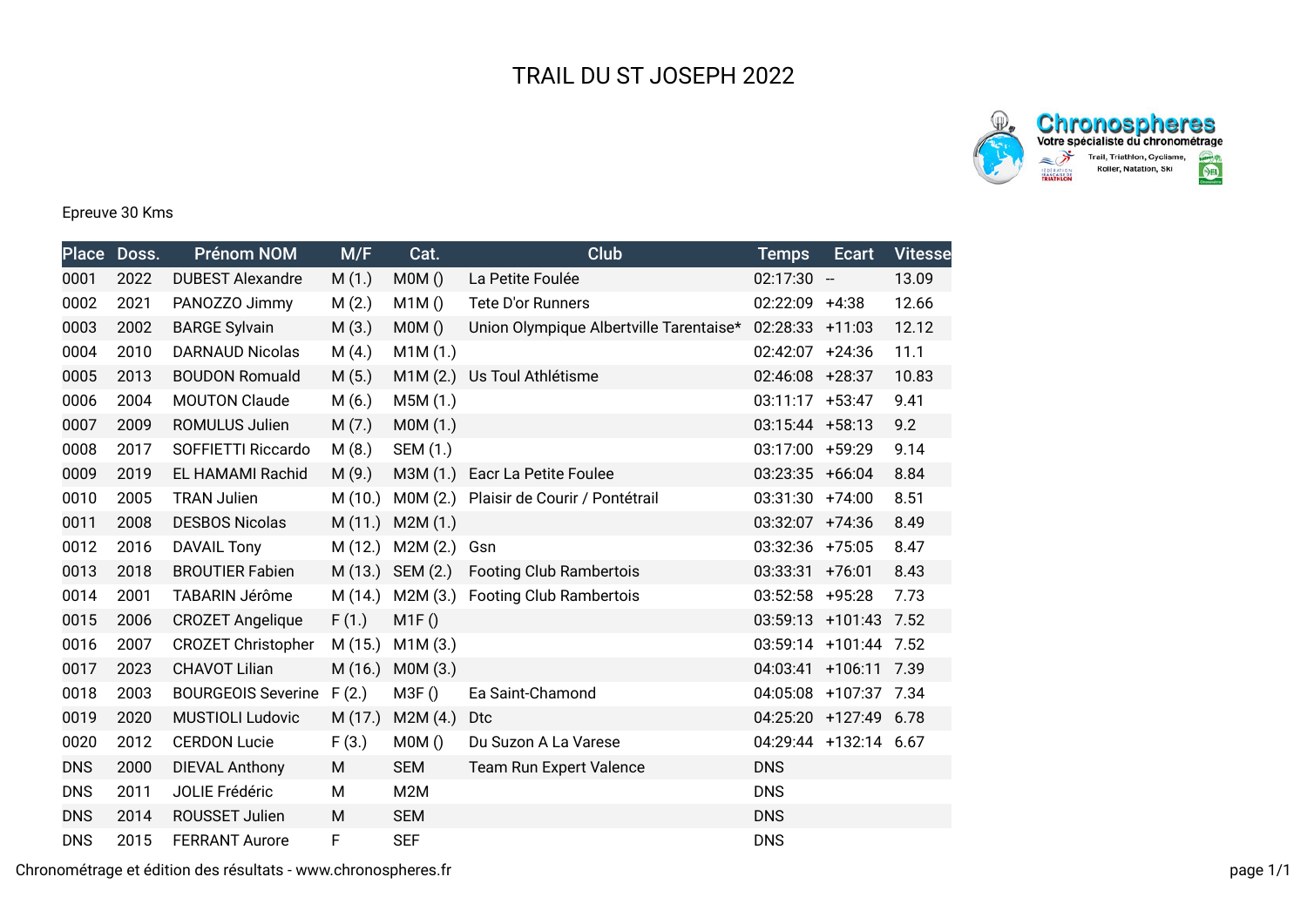

**Chronospheres**<br>Votre spécialiste du chronométrage  $\rightarrow$ Trail, Triathlon, Cyclisme,<br>Roller, Natation, Ski  $rac{1}{\left(\frac{1}{2}\right)^{1/2}}$ 

## Epreuve 15 Kms

| <b>Place</b> | Doss. | <b>Prénom NOM</b>              | M/F     | Cat.             | <b>Club</b>                                            | <b>Temps</b>          | Ecart       | <b>Vitesse</b> |
|--------------|-------|--------------------------------|---------|------------------|--------------------------------------------------------|-----------------------|-------------|----------------|
| 0001         | 1036  | <b>CHOURAK Hicham</b>          | M(1.)   | SEM()            |                                                        | $01:13:27 -$          |             | 12.25          |
| 0002         | 1063  | <b>BARBERA Jean-Christophe</b> | M(2.)   | MOM()            |                                                        | $01:14:04 +0:37$      |             | 12.15          |
| 0003         | 1053  | <b>MINETTO David</b>           | M(3.)   | M2M()            | La Ptite Foulée St Clair Du Rhône                      | $01:15:11 + 1:44$     |             | 11.97          |
| 0004         | 1035  | <b>LAYS Mathias</b>            | M(4.)   | SEM (1.)         |                                                        | $01:16:48$ +3:21      |             | 11.72          |
| 0005         | 1042  | <b>FAURE Quentin</b>           | M(5.)   | SEM (2.)         | Eatt                                                   | $01:20:54$ +7:26      |             | 11.12          |
| 0006         | 1040  | <b>FABRE Emmanuel</b>          | M(6.)   | MOM(1.)          | Eatt                                                   | $01:22:22 + 8:55$     |             | 10.93          |
| 0007         | 1037  | <b>DESMARIS Jean-Maxime</b>    | M(7.)   | SEM (3.)         |                                                        | 01:23:28 +10:00       |             | 10.78          |
| 0008         | 1025  | <b>ROBERT Eric</b>             | M(8.)   | M2M(1.)          |                                                        | $01:23:44$ +10:16     |             | 10.75          |
| 0009         | 1010  | <b>GUIRAO François</b>         | M(9.)   | M2M(2.)          |                                                        | 01:25:58 +12:31 10.47 |             |                |
| 0010         | 1058  | <b>VERCHER</b> Éric            | M(10.)  | M3M (1.)         | Eacr                                                   | $01:26:18$ +12:50     |             | 10.43          |
| 0011         | 1044  | <b>BRUNEL Francois</b>         | M(11.)  | M1M(1.)          |                                                        | 01:26:31 +13:03 10.4  |             |                |
| 0012         | 1034  | <b>HODOT Valentin</b>          | M(12.)  | MOM(2.)          |                                                        | 01:28:48 +15:21       |             | 10.13          |
| 0013         | 1057  | <b>BOUSSEAU Roch</b>           | M(13.)  | JUM(1.)          |                                                        | 01:29:52 +16:25 10.01 |             |                |
| 0014         | 1033  | <b>COMBEDIMANCHE Sebastien</b> | M(14.)  | M2M (3.)         |                                                        | 01:30:32 +17:05 9.94  |             |                |
| 0015         | 1052  | <b>DUNAND Philippe</b>         |         | M (15.) M3M (2.) |                                                        | 01:32:15 +18:48 9.76  |             |                |
| 0016         | 1015  | <b>MENARD Frédéric</b>         |         | M (16.) M3M (3.) | S/I Ea Tain-Tournon                                    | 01:33:10 +19:43 9.66  |             |                |
| 0017         | 1048  | <b>GOUDARD Emmanuel</b>        | M(17.)  | M3M (4.)         | <b>Footing Club Rambertois</b>                         | 01:33:47 +20:19 9.6   |             |                |
| 0018         | 1056  | <b>CHAMBRIS Henri</b>          | M (18.) | M3M (5.)         |                                                        | 01:33:52 +20:25 9.59  |             |                |
| 0019         | 1059  | <b>GUILLAUMIN Roger</b>        | M (19.) | M6M (1.)         | <b>Footing Club Rambertois</b>                         | 01:34:02 +20:34 9.57  |             |                |
| 0020         | 1055  | ROLLAND Jocelin                | M(20.)  | M3M (6.)         | La Ptite Foulée St Clair Du Rhône                      | 01:34:39 +21:12 9.51  |             |                |
| 0021         | 1043  | <b>MEUNIER Philippe</b>        | M(21.)  | M4M(1.)          | Cac 39                                                 | 01:36:20 +22:52 9.34  |             |                |
| 0022         | 1021  | <b>BALANDRAS Michael</b>       | M (22.) | M2M(4.)          |                                                        | 01:36:31              | +23:04 9.32 |                |
| 0023         | 1038  | <b>VALADAR Amandio</b>         | M(23.)  | M4M (2.)         | La Petite Foulee                                       | 01:36:36 +23:09 9.32  |             |                |
| 0024         | 1027  | <b>BALBERINI Georges</b>       |         | M (24.) M5M (1.) | La Ptite Foulée St Clair Du Rhône 01:36:54 +23:27 9.29 |                       |             |                |

Chronométrage et édition des résultats - www.chronospheres.fr page 1/3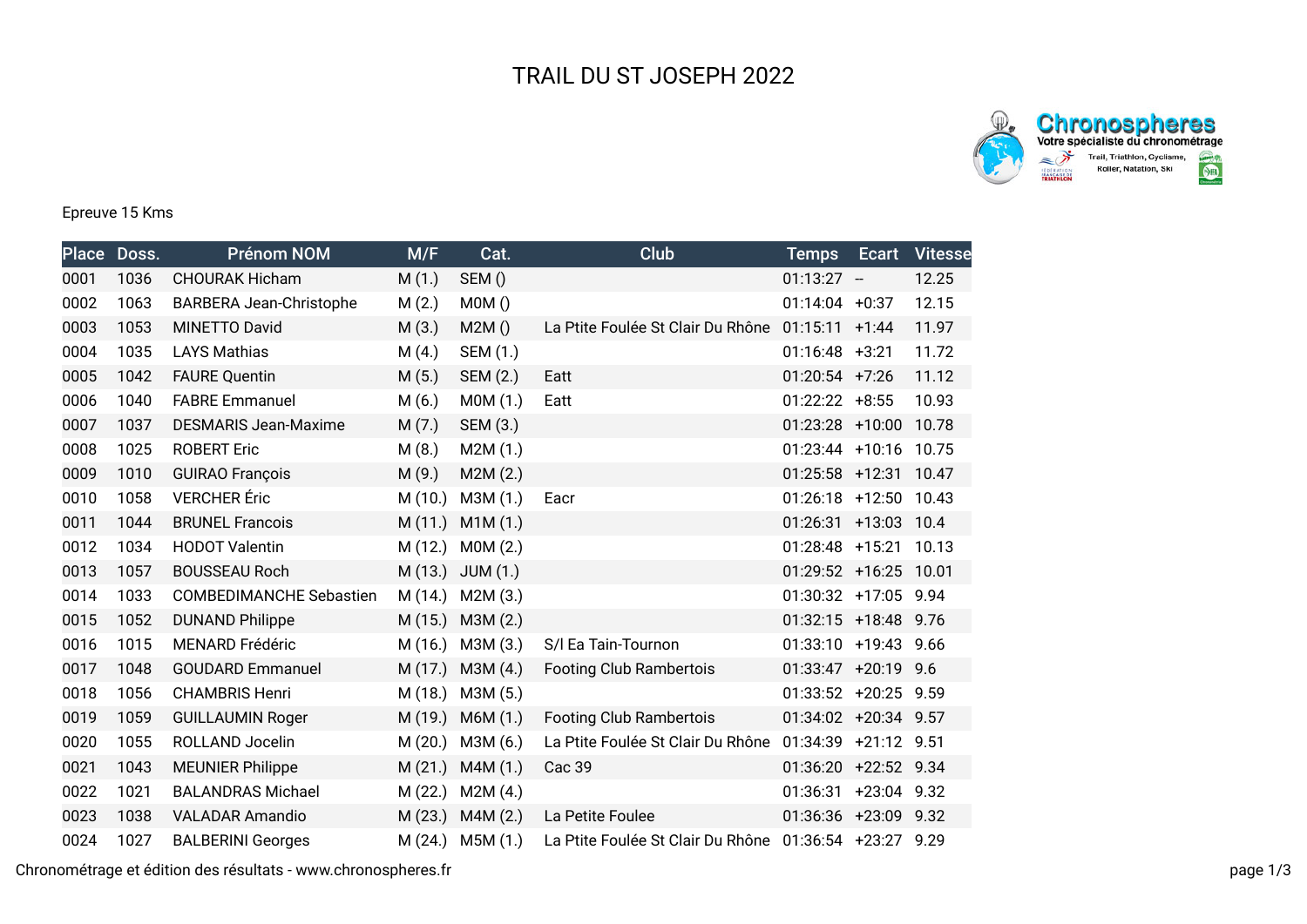| <b>Place</b> | Doss. | <b>Prénom NOM</b>              | M/F     | Cat.             | <b>Club</b>                      | <b>Temps</b>         | Ecart | <b>Vitesse</b> |
|--------------|-------|--------------------------------|---------|------------------|----------------------------------|----------------------|-------|----------------|
| 0025         | 1046  | <b>PUJOL Laurent</b>           | M(25.)  | M1M(2.)          |                                  | 01:37:37 +24:10 9.22 |       |                |
| 0026         | 1066  | <b>PILREN Olivier</b>          | M(26.)  | M1M(3.)          |                                  | 01:37:58 +24:31 9.19 |       |                |
| 0027         | 1030  | <b>LAFFONT Jean-Claude</b>     | M(27.)  | M3M (7.)         | Sarras Saint-Vallier Cyclisme    | 01:37:59 +24:31 9.19 |       |                |
| 0028         | 1045  | <b>GRAIL Franck</b>            | M(28.)  | M3M (8.)         | <b>Footing Club Rambertois</b>   | 01:38:03 +24:35 9.18 |       |                |
| 0029         | 1004  | <b>TESTARD Germain</b>         | M(29.)  | SEM (4.)         |                                  | 01:39:07 +25:40 9.08 |       |                |
| 0030         | 1012  | <b>MÉLINON Fabienne</b>        | F(1.)   | M2F()            | Courir À Salaise                 | 01:39:14 +25:47 9.07 |       |                |
| 0031         | 1050  | <b>MONTAGNE Thomas</b>         | M(30.)  | ESM (1.)         |                                  | 01:40:00 +26:32 9    |       |                |
| 0032         | 1032  | <b>GUEZENNEC Inès</b>          | F(2.)   | SEF()            |                                  | 01:40:51 +27:24 8.92 |       |                |
| 0033         | 1013  | <b>LAFITTE Camille</b>         | F(3.)   | SEF()            |                                  | 01:40:57 +27:30 8.91 |       |                |
| 0034         | 1068  | <b>BRUYERE Jean-Christophe</b> | M(31.)  | M3M (9.)         |                                  | 01:41:04 +27:37 8.9  |       |                |
| 0035         | 1047  | <b>MANTELIN Cedric</b>         | M (32.) | M2M (5.)         |                                  | 01:43:20 +29:53 8.71 |       |                |
| 0036         | 1062  | <b>DAVID Chebre</b>            | M (33.) |                  | M3M (10.) Courir A Livron Loisir | 01:43:24 +29:56 8.7  |       |                |
| 0037         | 1041  | <b>BERTONNIER Guillaume</b>    | M (34.) | ESM(2.)          |                                  | 01:46:27 +33:00 8.45 |       |                |
| 0038         | 1067  | <b>MONTAGNE Jean-Michel</b>    | M (35.) | M4M(3.)          |                                  | 01:46:49 +33:22 8.42 |       |                |
| 0039         | 1049  | <b>BADEL Jordan</b>            |         | M (36.) ESM (3.) |                                  | 01:47:13 +33:46 8.39 |       |                |
| 0040         | 1064  | <b>BONNEFOND Marjorie</b>      | F(4.)   | SEF (1.)         |                                  | 01:47:19 +33:52 8.39 |       |                |
| 0041         | 1051  | <b>COSTECHAREYRE Fabienne</b>  | F(5.)   | M3F (1.)         |                                  | 01:47:41 +34:13 8.36 |       |                |
| 0042         | 1031  | <b>CLAVEL Alain</b>            | M (37.) | M5M(2.)          |                                  | 01:48:03 +34:36 8.33 |       |                |
| 0043         | 1016  | <b>LAPIERRE Léo</b>            | M (38.) | SEM (5.)         |                                  | 01:49:33 +36:06 8.21 |       |                |
| 0044         | 1009  | <b>MONGRENIER Alexandre</b>    | M (39.) | M3M (11.)        | S/I Ea Tain-Tournon              | 01:51:06 +37:39 8.1  |       |                |
| 0045         | 1020  | <b>KOZMICK Alain</b>           | M(40.)  | M6M (2.)         | Dole Ac                          | 01:51:21 +37:54 8.08 |       |                |
| 0046         | 1023  | <b>MARION Stéphanie</b>        | F(6.)   | M2F(1.)          | <b>Footing Club Rambertois</b>   | 01:51:35 +38:08 8.07 |       |                |
| 0047         | 1054  | <b>GAËLLE Arhancet</b>         | F(7.)   | MOM(1.)          |                                  | 01:51:44 +38:17 8.05 |       |                |
| 0048         | 1019  | <b>CIBOT Pascal</b>            | M(41.)  | M5M(3.)          |                                  | 01:51:53 +38:26 8.04 |       |                |
| 0049         | 1024  | <b>DEVAUX Cathy</b>            | F(8.)   | M2F(2.)          | <b>Footing Club Rambertois</b>   | 01:53:31 +40:04 7.93 |       |                |
| 0050         | 1007  | <b>FARJON Maxime</b>           | M(42.)  | MOM(3.)          | Fspn                             | 01:56:13 +42:46 7.74 |       |                |
| 0051         | 1039  | <b>FAURE Anne</b>              | F(9.)   | SEF (2.)         | S/I Ea Tain-Tournon              | 01:58:26 +44:59 7.6  |       |                |
| 0052         | 1000  | <b>PRIVET Xavier</b>           | M(43.)  | SEM (6.)         |                                  | 01:58:26 +44:59 7.6  |       |                |
| 0053         | 1014  | <b>ARSAC Julien</b>            | M(44.)  | M1M(4.)          | Léon Et Nikita                   | 02:00:36 +47:09 7.46 |       |                |
| 0054         | 1026  | <b>GRANDJEAN Magalie</b>       | F(10.)  | M2F(3.)          | Gsn                              | 02:01:14 +47:47 7.42 |       |                |
| 0055         | 1022  | <b>THOUEZ Jeremy</b>           | M(45.)  | JUM(2.)          | Annonay Jogging Club             | 02:02:25 +48:58 7.35 |       |                |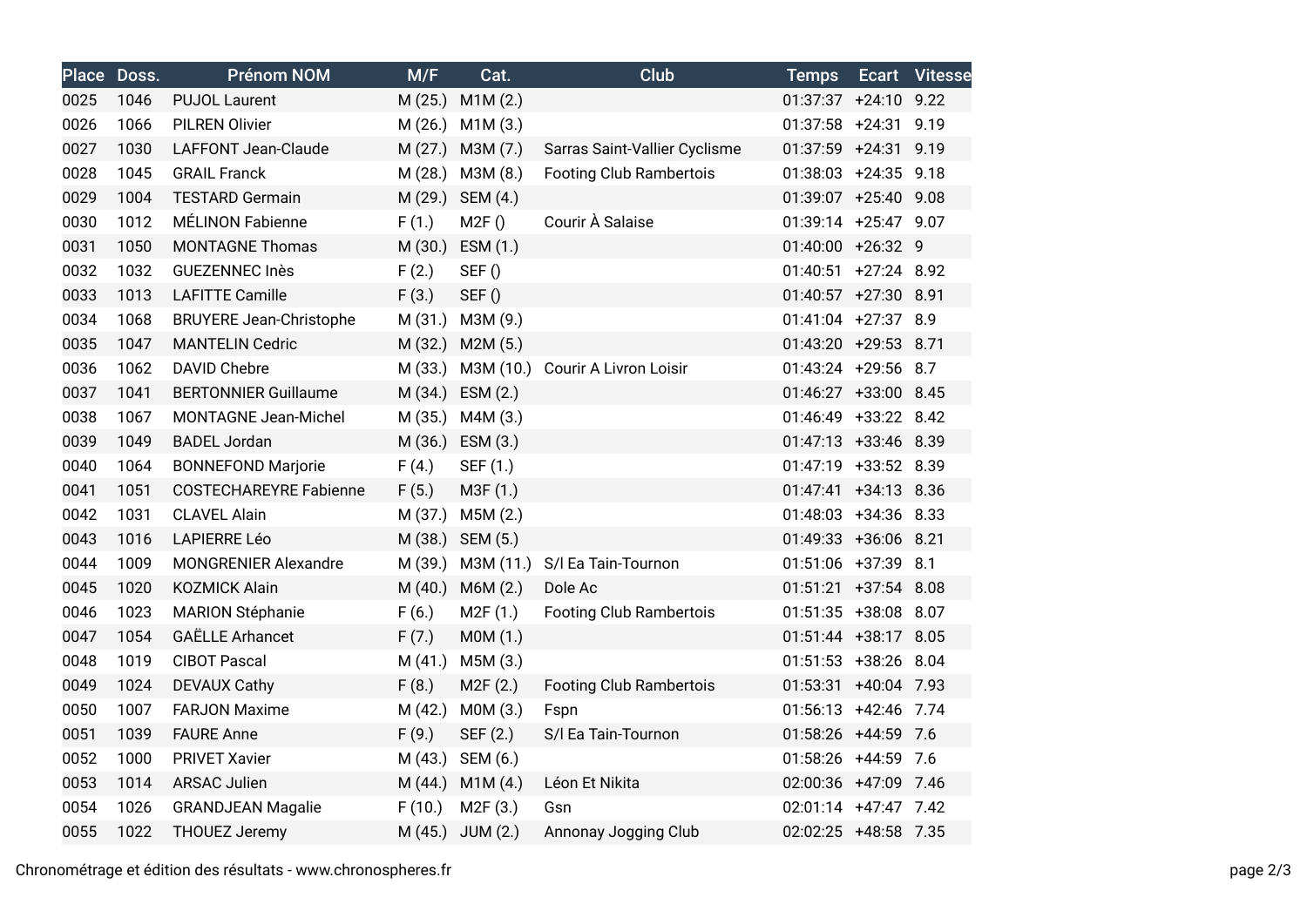|            | Place Doss. | <b>Prénom NOM</b>            | M/F     | Cat.             | Club                         | <b>Temps</b>            |               | <b>Ecart</b> Vitesse |
|------------|-------------|------------------------------|---------|------------------|------------------------------|-------------------------|---------------|----------------------|
| 0056       | 1065        | <b>MEDJEBAR Soleine</b>      | F(11.)  | SEF (3.)         |                              | 02:02:32 +49:05 7.34    |               |                      |
| 0057       | 1018        | <b>GRIMAUD Patricia</b>      | F(12.)  | M3F (2.)         | Trgv                         | 02:03:40 +50:13 7.28    |               |                      |
| 0058       | 1001        | <b>MILESI Lauriane</b>       | F(13.)  | SEF (4.)         |                              | 02:07:42 +54:15 7.05    |               |                      |
| 0059       | 1006        | <b>LESOURD Elsa</b>          | F(14.)  | SEF (5.)         |                              | 02:07:43 +54:15 7.05    |               |                      |
| 0060       | 1029        | TEIXEIRA-MEUNIER Clemence    | F(15.)  | SEF (6.)         |                              | 02:08:28 +55:01 7.01    |               |                      |
| 0061       | 1028        | <b>TEIXEIRA Cedric</b>       | M(46.)  | MOM(4.)          |                              | 02:08:28 +55:01 7.01    |               |                      |
| 0062       | 1060        | <b>BARTHELEMY Christelle</b> | F(16.)  | M2F (4.)         | <b>Courrir Livron Loisir</b> | $02:11:20 +57:53 6.85$  |               |                      |
| 0063       | 1008        | LINOCIER-JACQUEROUX Claire   | F(17.)  | M3F (3.)         |                              | 02:16:46 +63:19 6.58    |               |                      |
| 0064       | 1005        | <b>SOCKEEL Nicolas</b>       | M(47.)  | SEM (7.)         |                              | $02:18:14 + 64:47$ 6.51 |               |                      |
| 0065       | 1003        | <b>BERTHELEMY Jerome</b>     | M(48.)  | M1M(5.)          |                              | $02:21:11 + 67:43$ 6.37 |               |                      |
| 0066       | 1011        | <b>FANGET Daniel</b>         | M (49.) | M4M(4.)          |                              | 02:24:27                | $+70:59$ 6.23 |                      |
| <b>DNF</b> | 1017        | <b>GONCALVES Norbert</b>     | M       | M4M              |                              | <b>DNF</b>              | $+84:14$ 5.71 |                      |
| <b>DNS</b> | 1002        | <b>PERRIER Sara</b>          | F.      | <b>SEF</b>       |                              | <b>DNS</b>              |               |                      |
| <b>DNS</b> | 1061        | <b>JUSZCZAK Carole</b>       | F       | M <sub>2</sub> F | Annonay Jogging Club         | <b>DNS</b>              |               |                      |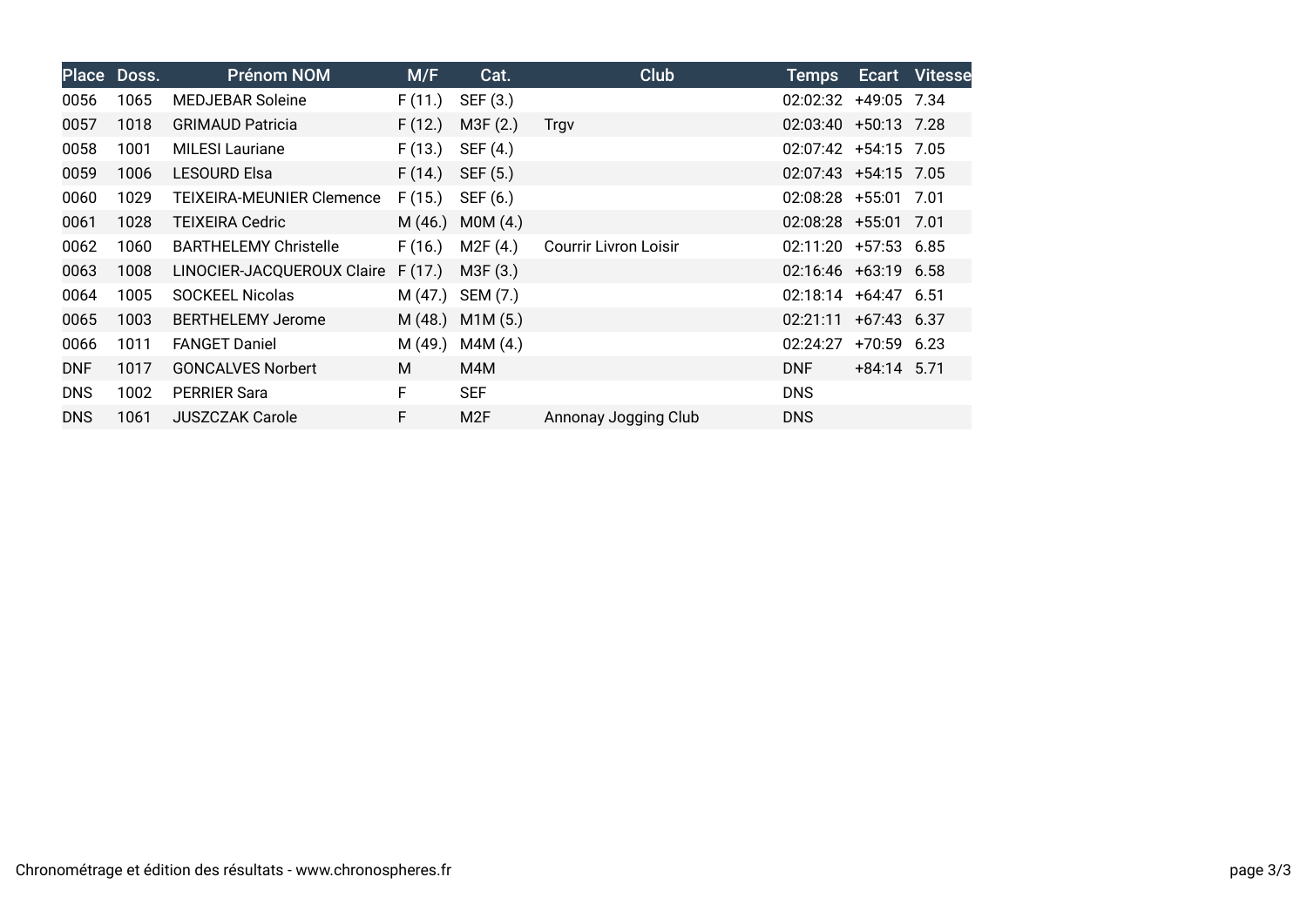

**Chronospheres**<br>Votre spécialiste du chronométrage  $rac{8}{2}$ Trail, Triathlon, Cyclisme,<br>Roller, Natation, Ski  $rac{1}{\left(\frac{1}{2}\right)^{1/2}}$ 

## Epreuve 7 Kms

|      | Place Doss. | <b>Prénom NOM</b>           | M/F     | Cat.     | <b>Club</b>                        | <b>Temps</b>          | Ecart                    | <b>Vitesse</b> |
|------|-------------|-----------------------------|---------|----------|------------------------------------|-----------------------|--------------------------|----------------|
| 0001 | 15          | <b>LECCHINI Sergio</b>      | M(1.)   | SEM()    | Ca Balma                           | 00:28:52              | $\overline{\phantom{a}}$ | 14.54          |
| 0002 | 12          | <b>LENTILLON Clément</b>    | M(2.)   | SEM()    |                                    | 00:29:04              | $+0:11$                  | 14.45          |
| 0003 | 26          | <b>FERLAY Florent</b>       | M(3.)   | M1M()    | Eatt                               | $00:29:13 + 0:20$     |                          | 14.37          |
| 0004 | 46          | <b>ESPERENCA Henrique</b>   | M(4.)   | M3M (1.) | Tc2r                               | $00:32:17 +3:25$      |                          | 13             |
| 0005 | 39          | <b>LENTILLON Christophe</b> | M(5.)   | M2M(1.)  | Entente Sud Lyonnais Pierre Benite | 00:32:17              | $+3:25$                  | 13             |
| 0006 | 41          | <b>MORFIN Morgan</b>        | M(6.)   | M1M(1.)  | 26 Route Du Run                    | 00:32:21              | $+3:28$                  | 12.98          |
| 0007 | 38          | <b>BEUZIT Eric</b>          | M(7.)   | M5M (1.) | Eacr                               | 00:32:21              | $+3:28$                  | 12.98          |
| 0008 | 24          | <b>COQUELET Xavier</b>      | M(8.)   | M2M(2.)  | Macadam 07                         | 00:33:21              | $+4:28$                  | 12.59          |
| 0009 | 42          | <b>LESAGE Tiphaine</b>      | F(1.)   | SEF()    |                                    | $00:35:26$ +6:33      |                          | 11.85          |
| 0010 | 47          | <b>ESPERANCA Maé</b>        | F(2.)   | CAF()    |                                    | $00:35:36$ +6:43      |                          | 11.79          |
| 0011 | 28          | SIBUT Jeremie               | M(9.)   | SEM (1.) |                                    | $00:35:49 + 6:57$     |                          | 11.72          |
| 0012 | 5           | POIZAT Cédric               | M(10.)  | M2M(3.)  |                                    | $00:36:20 +7:27$      |                          | 11.56          |
| 0013 | 48          | <b>FAURE Alain</b>          | M(11.)  | M4M (1.) | <b>Footing Club Rambertois</b>     | $00:37:07$ +8:15      |                          | 11.31          |
| 0014 | 34          | <b>GAY Luc-Alexis</b>       | M(12.)  | JUM(1.)  |                                    | $00:37:45 + 8:52$     |                          | 11.13          |
| 0015 | 43          | <b>DUFOUR Océane</b>        | F(3.)   | SEF()    | Courir À Valence                   | $00:37:53 +9:00$      |                          | 11.08          |
| 0016 | 40          | <b>MARCHAND Gaël</b>        | M(13.)  | MOM(1.)  |                                    | 00:37:54 +9:01        |                          | 11.08          |
| 0017 | 11          | <b>CAMBEFORT Adrien</b>     | M(14.)  | SEM (2.) |                                    | 00:39:59 +11:06       |                          | 10.5           |
| 0018 | 45          | <b>ALLANT Julie</b>         | F(4.)   | SEF (1.) | Ums                                | 00:40:10 +11:17 10.46 |                          |                |
| 0019 | 10          | <b>COUVREUX Patrice</b>     | M(15.)  | M6M (1.) | <b>Footing Club Rambertois</b>     | 00:40:20 +11:27       |                          | 10.41          |
| 0020 | 44          | <b>MAGNAT Elodie</b>        | F(5.)   | M0M (1.) |                                    | 00:40:48 +11:55 10.29 |                          |                |
| 0021 | 25          | DELABAUDIÈRE Dimitri        | M (16.) | M2M(4.)  |                                    | $00:41:38$ +12:45     |                          | 10.09          |
| 0022 | 35          | <b>DIDIER Lise</b>          | F(6.)   | MOM(2.)  | Team Spode                         | 00:41:55 +13:03 10.02 |                          |                |
| 0023 | 37          | <b>GUABELLO Serge</b>       | M (17.) | M5M (2.) |                                    | 00:42:02 +13:09       |                          | 9.99           |
| 0024 | 21          | ZARAGOZA Clément            | M (18.) | M2M (5.) |                                    | 00:43:03 +14:11 9.75  |                          |                |

Chronométrage et édition des résultats - www.chronospheres.fr page 1/2